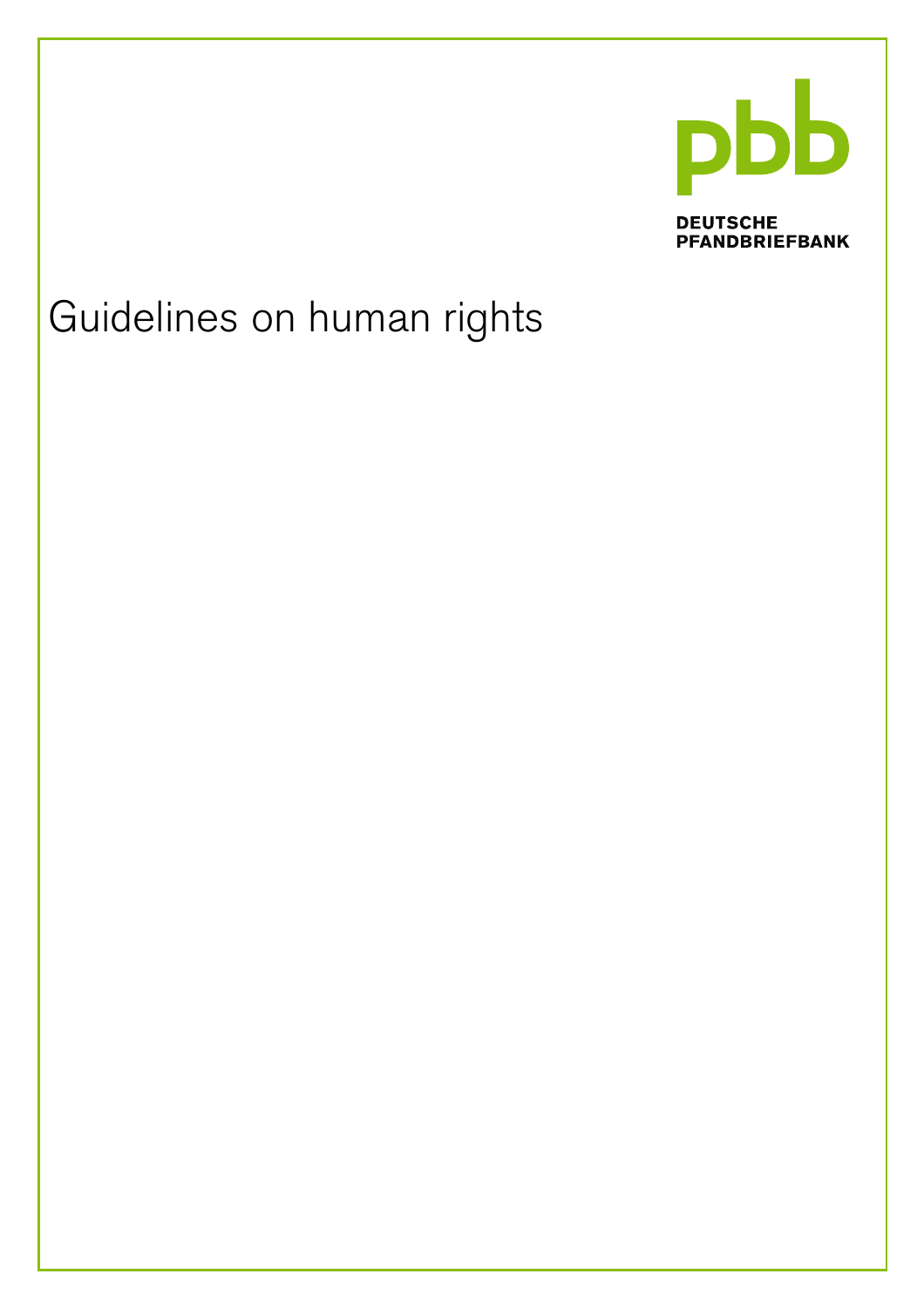The present Guidelines apply to pbb and pbb Group, comprising pbb and its downstream affiliated companies/subsidiaries consolidated for regulatory purposes within the meaning of sections 15 et seqq. of the German Public Limited Companies Act (Aktiengesetz – "AktG").

### **Content**

| 1. |                           | <b>Principles and objectives</b>         | з |
|----|---------------------------|------------------------------------------|---|
| 2. | <b>Responsible action</b> |                                          | 3 |
|    | 2.1                       | Responsibility as an employer            | 3 |
|    | 2.2                       | Responsibility as an international Group | 4 |
| З. |                           | <b>Concluding remarks</b>                |   |

#### 2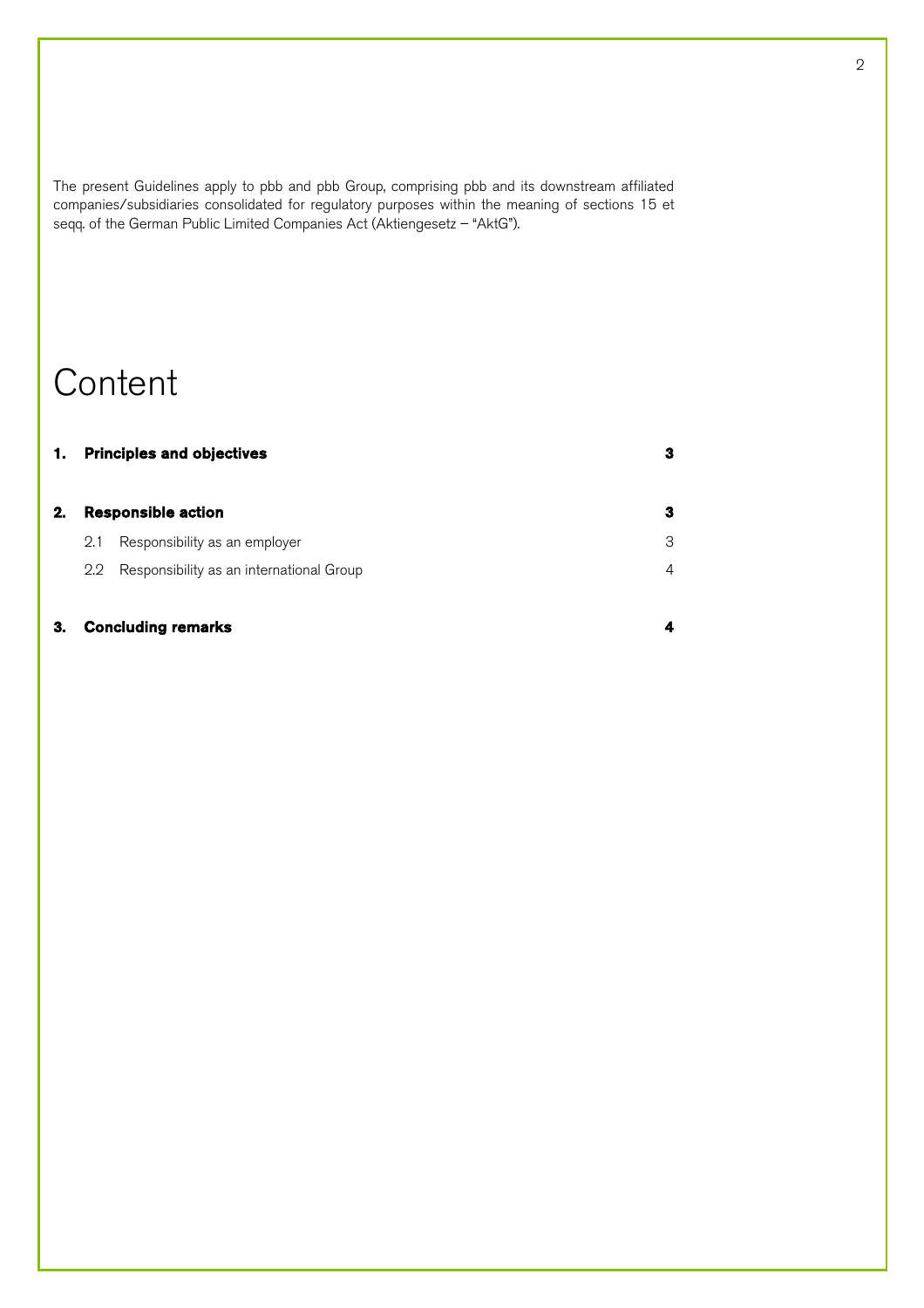### 1. Principles and objectives

As a global company, pbb Group accepts its unconditional responsibility to respect, adhere to and strengthen human rights, and to prevent human rights abuses during the course of its own business activities, but also along its entire supply and value chain as well as amongst its stakeholders. To this end, pbb Group observes international human rights standards and guidelines, including the International Bill of Human Rights of the United Nations and the European Convention on Human Rights.

The present Guidelines serve to complement pbb Group's Code of Conduct and establish the requirements the Group has defined for itself and its stakeholders as regards respecting and adhering to human rights.

# 2. Responsible action

Above and beyond legal requirements, such as those set by the German General Act on Equal Treatment and the German Act to Promote Transparency of Pay Structures, pbb Group has incorporated the stipulation to respect and honour human rights as a central theme in its Code of Conduct, the document which defines the vital ethical and legal framework governing conduct within pbb Group together with its dealings concerning clients, business partners, competitors and the general public. pbb Group expressly distances itself from any violation of human rights, whether committed by a member of staff or other stakeholder groups. Transparency, honesty, fairness, as well as dignity and respect are among the key maxims.

pbb Group has established a system that allows our internal staff – as well as external third parties – to blow the whistle on statutory violations and undesirable conduct.

#### 2.1 Responsibility as an employer

pbb Group respects all people, irrespective of age, disability, gender, sexual identity, ethnic and social background, skills, sexual orientation or religion, and is committed to fostering diversity amongst its staff as far as possible. A culturally diverse workforce is an important success factor, which is why the Group is devoted to preventing or removing discrimination against its employees. The Code of Conduct, as a means of prevention, binds all employees to conduct themselves in line with the principles and values defined therein.

To highlight the importance of equal treatment, pbb Group signed the German Diversity Charter. To ensure equal working conditions and opportunities for all employees alike, pbb Group also engages in regular exchanges with its employee representatives on a variety of topics, ranging from pay equality to striking a balance between work and family commitment (including how pbb Group can help with childcare, or how to prevent discrimination and mobbing).

pbb Group has made the necessary arrangements to safeguard everyone's right to work in a secure and healthy environment in line with the applicable occupational safety and health legislation. In order to foster good health amongst employees, the Group provides occupational health management. This includes information and prevention measures, sports and ergonomic services, psychological support offers as well as treatments and consultations by a company doctor. Employees are provided with comprehensive information on occupational health and safety at the workplace via the intranet. In addition, the most important regulations were documented in a briefing on the topic.

Alongside the general whistleblowing system mentioned above, which was installed to facilitate reporting of statutory violations and undesirable conduct, the Group has also set up a Complaints Office that employees may turn to when they feel that discrimination pursuant to the German General Act on Equal Treatment has occurred. Complaints are followed up by an internal clearance, and reviewed as